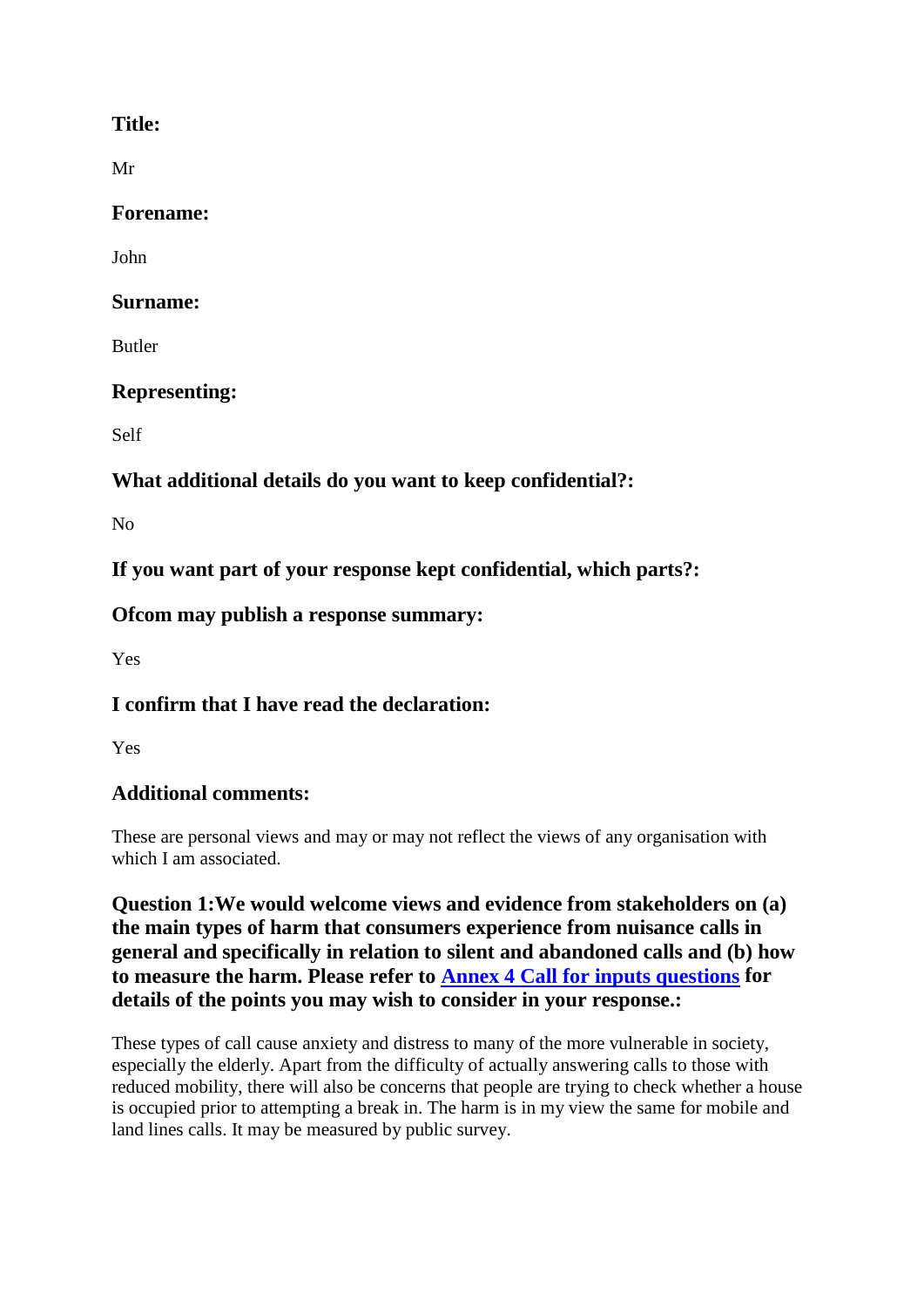## **Question 2:We would welcome views and evidence from stakeholders on what are the key drivers of (a) silent calls and (b) abandoned calls. Please refer to Annex 4 Call for inputs questions for details of the points you may wish to consider in your response.:**

Most abandoned or silent calls do not leave any message nor do they display a valid calling number. An increasing number display a number that is fictitious in order to fool devices that reject anonymous calls. I conclude that the calls are computer generated and that there are insufficient agents/ ports on the voice play back machines to service the number of calls being answered.

**Question 3:We would welcome views and evidence on the use of AMD including (a) if call centres have changed their use of AMD in recent years and if so why (b) the volume of calls made by call centres with and without the use of AMD (c) false positive rates when using AMD and any data to suggest that the accuracy of AMD has improved in recent years.:**

No comment.

**Question 4:We would welcome views and evidence on potential changes to the policy to help reduce the harm caused by silent and abandoned calls including those identified in Figure 2 (abandoned call rate and approach to AMD), Figure 3 (time limits for calling consumers and connecting to a live agent) and Figure 4 (good management and appropriate processes). Please refer to Annex 4 Call for inputs questions for details of the points you may wish to consider in your response. .:**

In my view, silent calls should not be allowed.

If there are insufficient agents, a message should be played giving an apology and the name of the company for whom the call is being made. For example,  $\"Acme$  Trading limited is sorry to have disturbed you. Our telephone number is  $01234567890$ .  $\&$ amp; quot; All calls should be required to display a valid telephone number that is answered by a live person during normal business hours. If CLI cannot be provided calls should not be made.

**Question 5:We would welcome views and evidence on potential changes that could be made to the policy relating to the a) current five general examples of persistent misuse (misuse of automated calling systems, number-scanning, misuse of a CLI facility, misuse for dishonest gain ? scams, and misuse of allocated telephone numbers) or b) other examples of persistent misuse. Please refer to Annex 4 Call for inputs questions for details of the points you may wish to consider in your response.:**

see the answer to q4 above

**Question 6:We have not identified any significant changes to this section of the policy, relating to the issuing of notifications, at this stage. However, we**